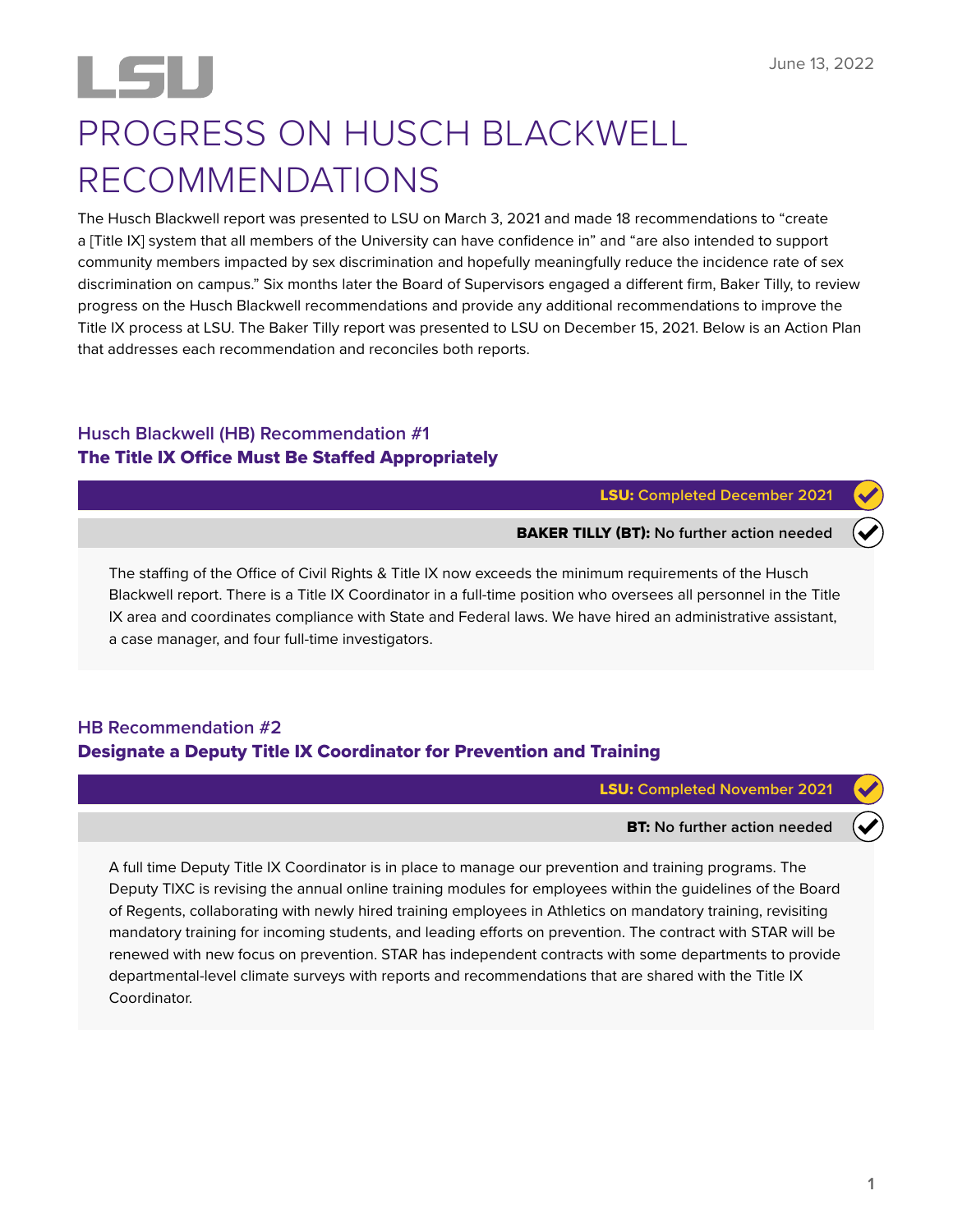## **HB Recommendation #3**  Designate a Deputy Title IX Coordinator for Support and Resources

#### LSU: **Completed April 2021**

#### BT: **No further action needed**

We now have in place a full time Deputy Title IX Coordinator for Response and Resolution in the Office of Civil Rights & Title IX which fulfills the role recommended by the Husch Blackwell Report. This person oversees intake of incident reports, initial and ongoing outreach, and coordinates supportive measures for those involved in the Title IX process. We are currently searching for an additional Case Manager. The Deputy Title IX Coordinator works closely with the Program Director of Lighthouse to insure that survivors' needs are being met.

#### **HB Recommendation #4**  The Title IX Coordinator Reporting Line Must Change

LSU: **Completed February 2021**

BT: **No further action needed**

The Title IX office has been moved out of the Office of the General Counsel and into the new Office of Civil Rights & Title IX, which reports to the President. With the reporting line change came a physical move into 118 Himes Hall, space that is more conducive to the work of the office and easier to locate for those who want face-to-face meetings.

#### **HB Recommendation #5**  Implement Internal Monitoring and Quarterly and Annual Reporting

LSU: **Established October 2021**

BT: **Continue to provide quarterly reporting to the President and bi-annual reports to the University Community.**

Quarterly reports are being delivered to the President as recommended. Reports will be presented in January, April, July, and October with data accrued from the previous three months. The October and March reports will be reflective of the biannual reports required by the Board of Regents Uniform Policy on Prevention of Power-Based Violence/Sexual Misconduct.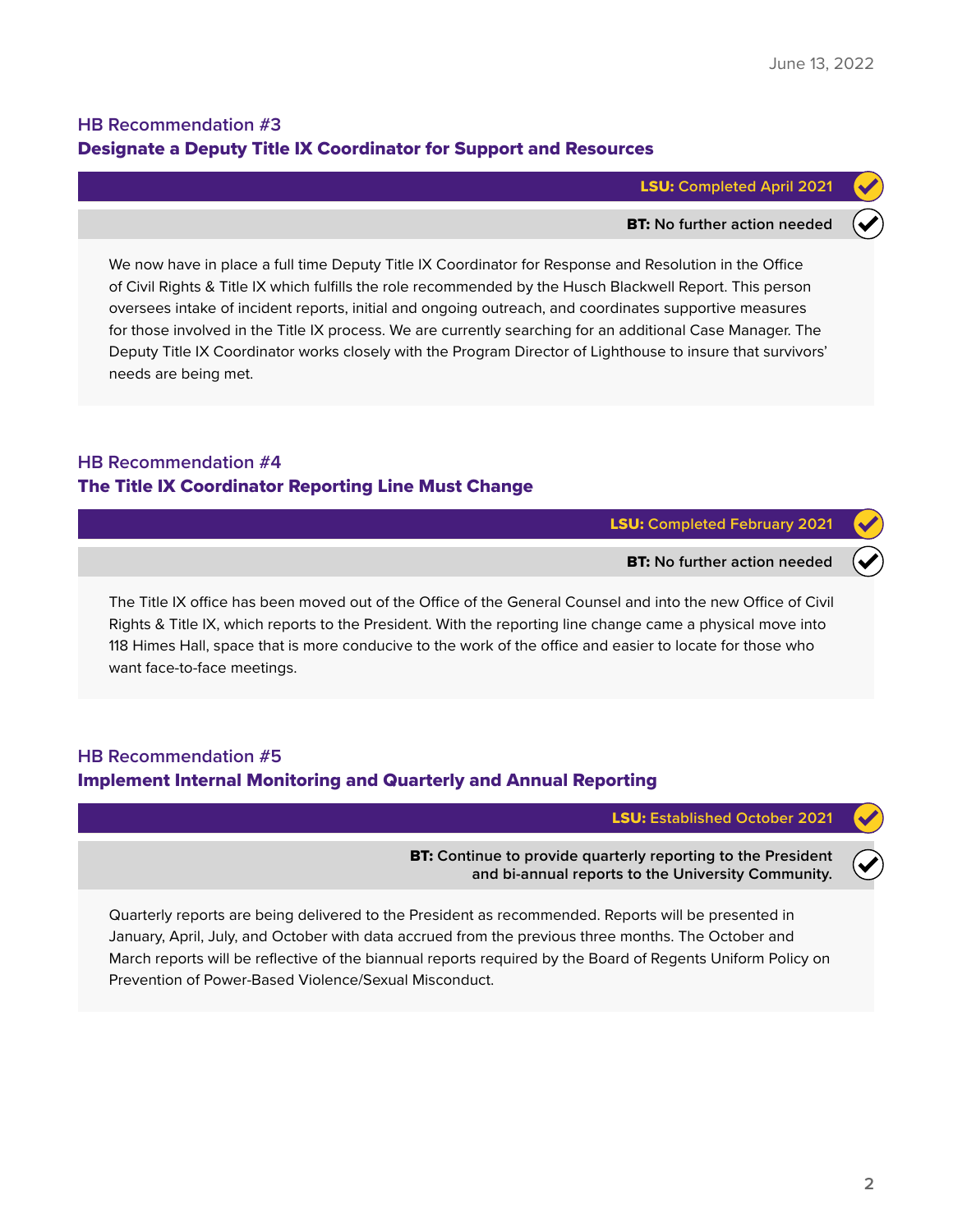BT: **In process**

#### **HB Recommendation #6**  Recordkeeping Must Be Improved



 $\gg$ 

#### LSU: **Additional recommendations from BT completed January 2022**

Record keeping in Maxient, the student conduct case management data base, has been improved by revising the fields such that it is clear what information must be documented, providing milestones that trigger a timeline assessment, and enabling reports to be run on demand. Discretionary decisions must be documented in the revised system. All Title IX staff have been substantively trained in both Maxient and EthicsPoint, and monthly meetings offer opportunities for continued professional development. Sample audits of the Electronic Filing Cabinet will be conducted by the Title IX Coordinator each year to ensure proper record keeping.

#### **HB Recommendation #7**  Targeted Training for Athletics

LSU: **Established June 2021**

 $\gg$ 

BT: **In process**

#### LSU: **Additional recommendations from BT established May 2022**

All LSU Athletic Department employees and student-athletes received targeted Title IX training and education in addition to, and beyond, that required of the general LSU employee and student population. All 16 LSU Athletics teams participated in four education sessions as a part of LSU Athletics' commitment to the prevention of domestic violence and sexual assault. LSU Athletics partnered with *A Call to Men* to host a weeklong initiative designed to train and educate coaches, staff, and student-athletes on the importance of social justice and healthy relationships. Training, education, continued collaboration, and an increased emphasis on employee and student-athlete development will continue as steps taken to transform the departmental and institutional culture.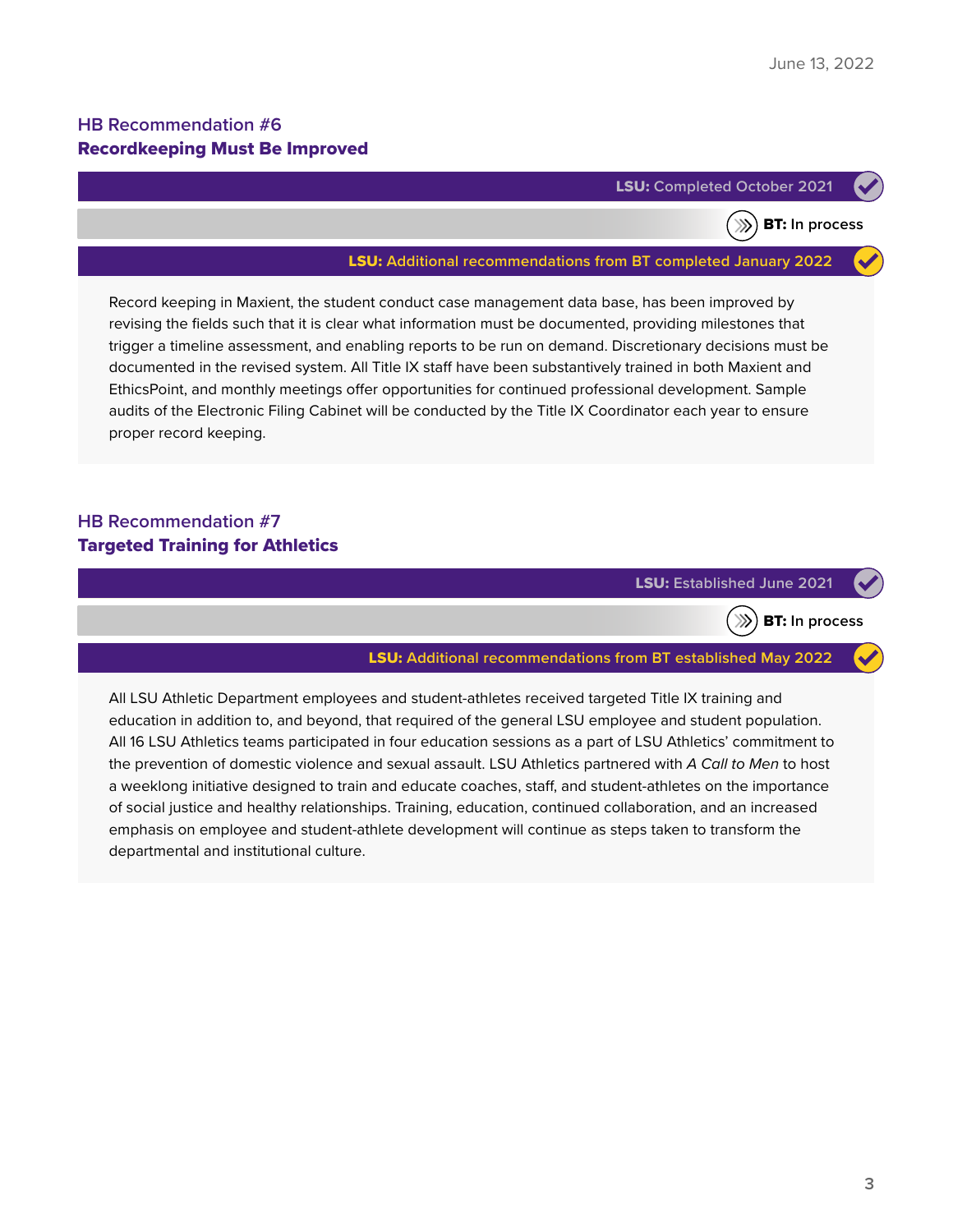#### **HB Recommendation #8**  Mandatory Reporting Obligations Must Be Clear

#### LSU: **Completed October 2021**

#### BT: **No further action needed**

The Board of Regents Uniform Policy on Power-Based Violence/Sexual Misconduct actualizes the requirement of Act 472 of the 2021 Regular Legislative Session of the Louisiana Legislature by stating that any "Responsible employee who is determined by the institution's disciplinary procedures to have knowingly failed to make a Report or, with the intent to harm or deceive, made a Report that is knowingly false shall be terminated." (page 12) This has been made clear to employees through numerous broadcast e-mails, an update of system policy on sexual misconduct Permanent Memorandum 73, revision of annual training materials, and presentations on Mandatory Reporting to thousands of employees in their respective department meetings by the Title IX staff. The training materials are available on the Office of Civil Rights & Title IX website. An easy-to-use and easy-to-locate webpage has been developed to facilitate student and employees reporting (**[www.lsu.edu/support](https://www.lsu.edu/support/)**) and it is linked to the LSU homepage.

#### **HB Recommendation #9**  Finalize the LSUPD MOU

LSU: **Completed February 2021**

#### BT: **No further action needed**

LSUPD agreed on an MOU with the Title IX Office in February 2021. Subsequently as required by State Law, the Baton Rouge Community College Police Department, Baton Rouge Police Department, East Baton Rouge Parish District Attorney's Office, East Baton Rouge Sheriff's Office, Louisiana State University Police Department, and Southern University Police Department, along with educational institutions of Baton Rouge Community College, Louisiana State University (LSU), LSU Agricultural Center, Southern University and A&M College, Southern University Law Center, and Southern University Agricultural Research and Extension Center signed a comprehensive MOU in November of 2021.

## **HB Recommendation #10**  Title IX personnel must get specialized training on dating and domestic violence

LSU: **Completed July 2021**

#### BT: **No further action needed**

A full-day retreat on power-based violence was presented by STAR in July. It was attended by all Title IX personnel, personnel in HRM, Student Advocacy & Accountability, Athletics, and LSUPD who partner with Title IX, and Title IX coordinators from affiliated LSU campuses. In addition, a membership to an online catalogue of training modules, webinars, and workshops has been purchased and is in use on all LSU campuses. This training is geared toward all employees who have any part in the Title IX and Clery processes.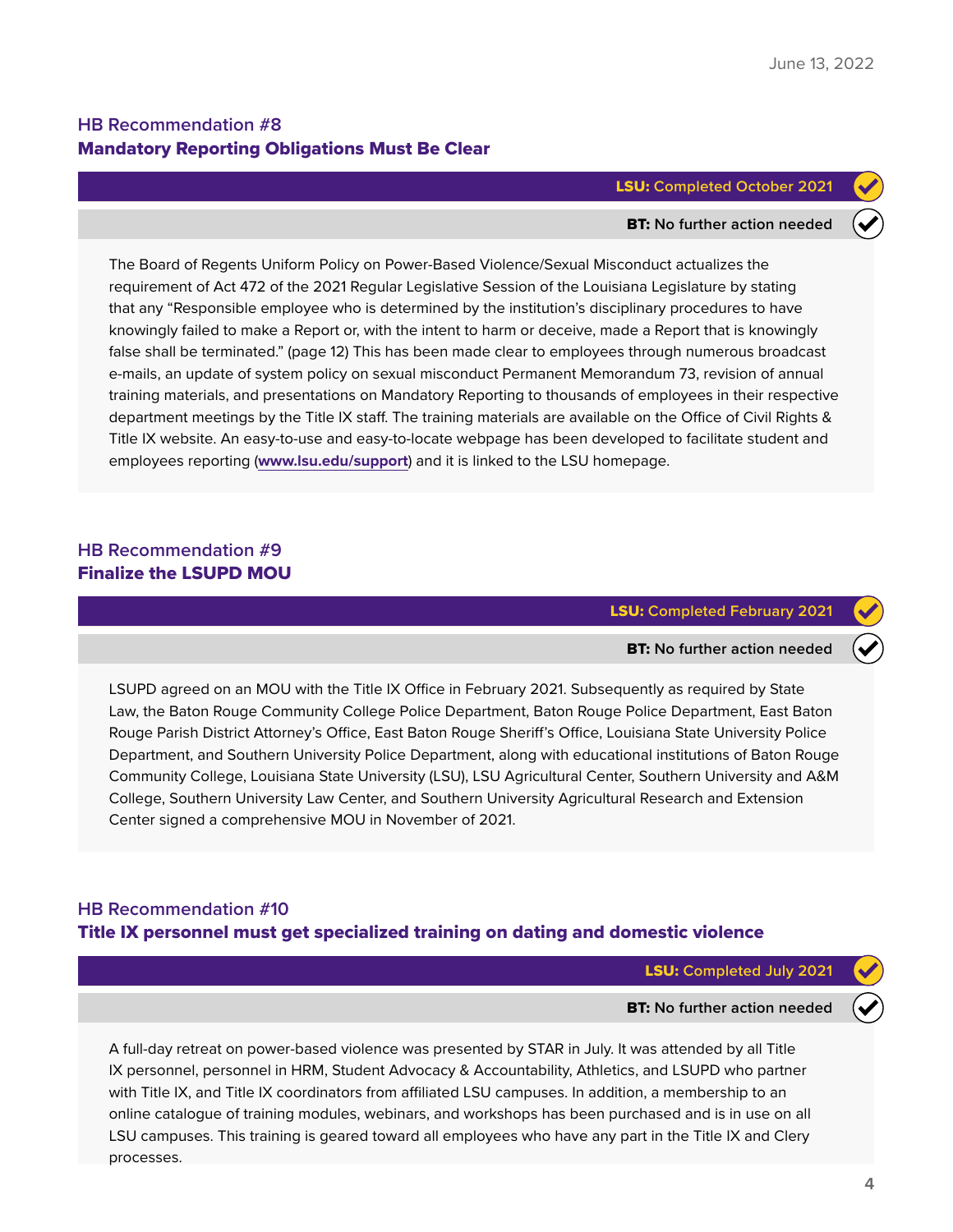#### **HB Recommendation #11**  Accountability is Critical

LSU: **Established April 2021**

BT: **Continue to be transparent in progress of Action Plan**

An Action Plan is available on the LSU website (**[lsu.edu/titleix-review](https://lsu.edu/titleix-review/)**) and is updated on a monthly basis.

#### **HB Recommendation #12**  Special care is warranted for cases involving athletes

LSU: **Established April 2021**

BT: **Continue to monitor cases and prevention efforts involving student athletes**

The Title IX Coordinator meets regularly with the Deputy Athletic Director for Leadership and Strategy to discuss policies, continually refine protocol, and collaborate on training and education. A campus-wide initiative on bystander intervention training is in the planning stages and includes input from Athletics, Greek Life, Lighthouse, Diversity & Inclusion, and Title IX.

## **HB Recommendation #13**  Develop and Implement Alternative Resolution Options and Restorative Justice for Sex Discrimination Matters

LSU: **Completed July 2021**

BT: **No further action needed**

PM 73 has been revised and now includes options for resolution outside of the investigative process. Procedure for these options is included in policy, and the Title IX Coordinator determines whether an alternative resolution is appropriate in individual cases. A number of staff members in the Title IX office have been trained in the use of Restorative Justice with an additional workshop scheduled for spring semester 2022. Multiple cases in 2021 were resolved outside of the investigative process.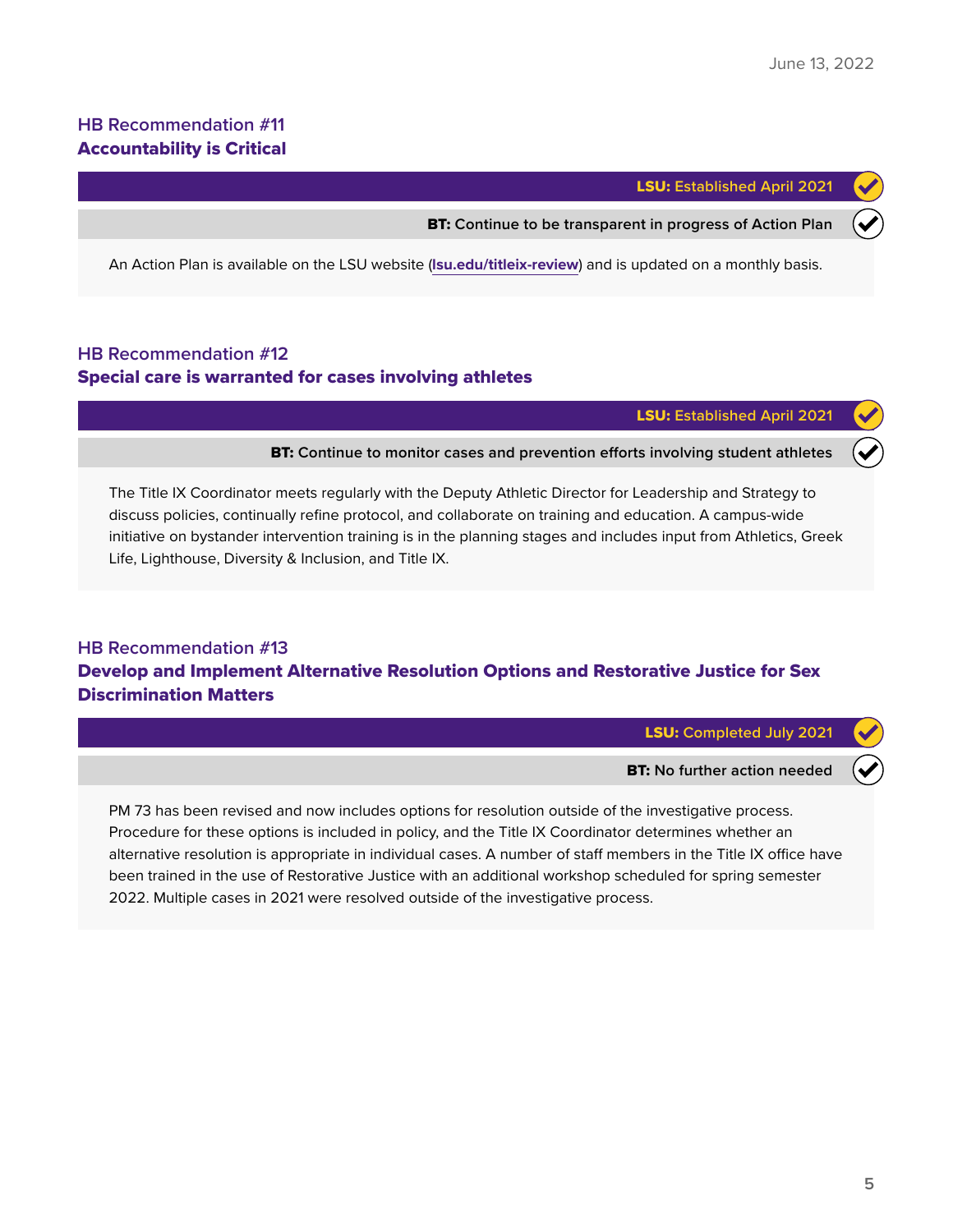BT: **In process**

## **HB Recommendation #14**  Implement Timelines for Resolutions and Options for Participants in Untimely Cases



 $\gg$ )

LSU: **Additional recommendations from BT completed January 2022**

The Maxient system has been updated to reflect the suggestions of Baker Tilly. It has been updated with robust milestones such that major milestones and the time to complete each can be tracked and case notes are now being used to document reasons for delay. The confirmation of timeline compliance along with any necessary documentation will be included in the final checklist used before closing a case. A system of regular updates to parties to keep them informed of case status is now a part of the case management protocol.

## **HB Recommendation #15**  Thoughtfully Consider Presumptively Appropriate Sanctions

LSU: **Completed January 2022**

BT: **No further action needed**

A presumptively appropriate sanctions matrix was developed with input from faculty, staff, and students. The matrix will be provided to the Complainant, Respondent, and Hearing Panel members as part of the Notice of Hearing.

#### **HB Recommendation #16**

### The university needs a new centralized website to increase understanding and simplify process.

| LSU: Completed March 2021                                                                              |  |
|--------------------------------------------------------------------------------------------------------|--|
| <b>BT:</b> No further action needed $(\blacktriangledown)$                                             |  |
| The website launched in March 2021 and is routinely undated when new materials are developed It can be |  |

The website launched in March 2021 and is routinely updated when new materials are developed. It can be accessed either from the LSU Homepage or directly at lsu.edu/support.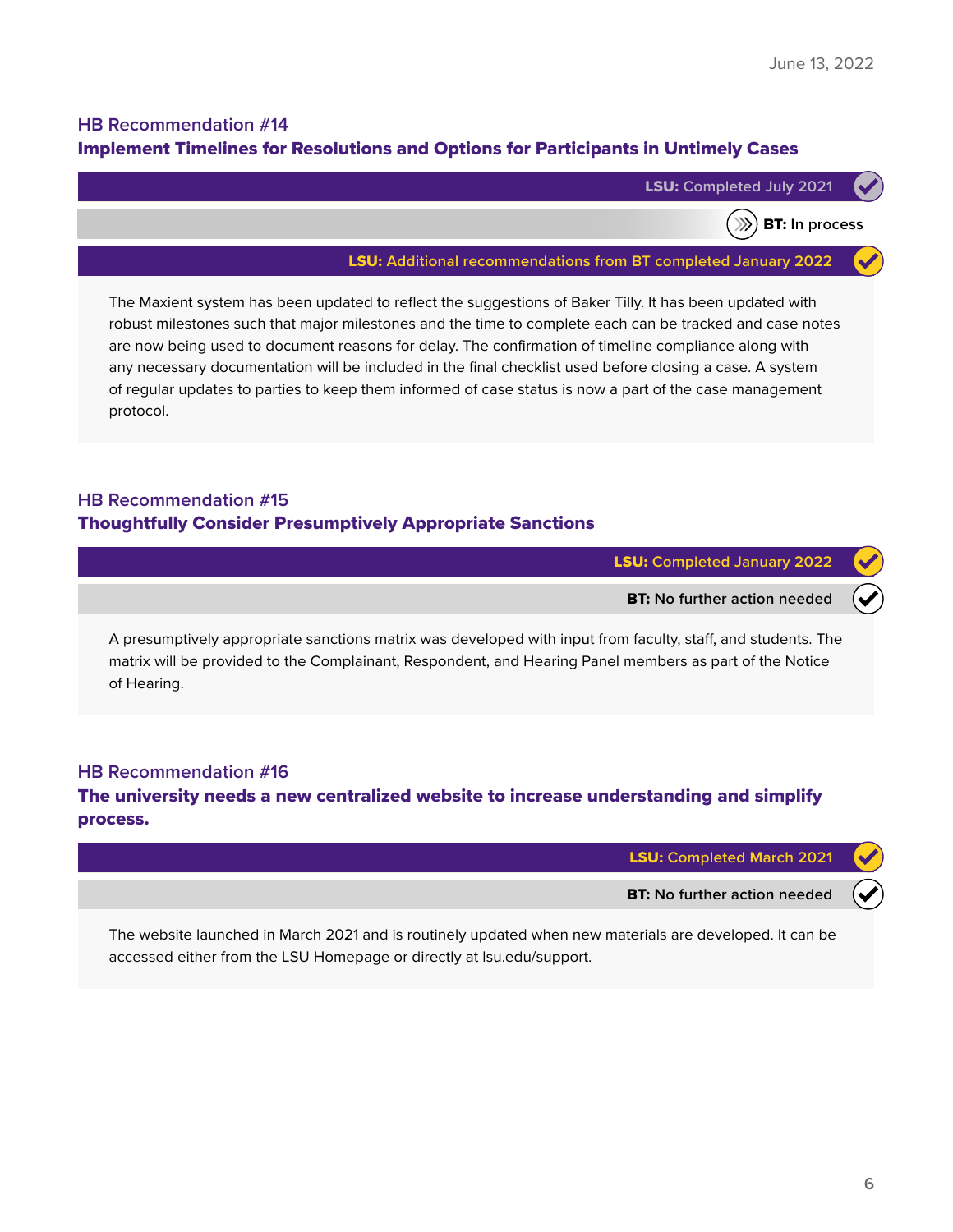## **HB Recommendation #17**  Regularly measure climate and effectiveness



The recently approved Board of Regents Uniform Policy on Power-Based Violence/Sexual Misconduct requires that each of the System Management Boards administer a Power-Based Violence Climate Survey. The Board of Regents is working with representatives from each system to develop the survey that will be used on all campuses. The survey will be administered during the 2022-2023 academic year and every third year thereafter. LSU will convene a committee tasked with developing a strategy to maximize student participation in the survey. To measure effectiveness, there is a link on the Civil Rights & Title IX website that asks "How are we doing" to collect feedback on used experience with our office.

### **HB Recommendation #18**  The rules must apply to everyone

LSU: **Established June 2021**

BT: **Continue to be transparent in ensuring the "rules" apply to everyone in the University Community**

LSU is committed to equity, inclusiveness, fairness, and transparency in all matters related to campus safety and security for our students and employees. The rules apply to everyone, and we will be diligent in educating the campus community on them.

### **BT Observation and Recommendation #1**  Consistently use Maxient for case management and document retention

LSU: **Complete as of January 2022**

Since August 2021, the Office of the Title IX Coordinator has used Maxient exclusively for report submissions, communication with parties, and case documentation of incidents of power-based violence involving student complainants and respondents. EthicsPoint is used similarly for incidents solely involving faculty and staff. All functions identified in the report now are incorporated into the Maxient system and are consistently used for student reports.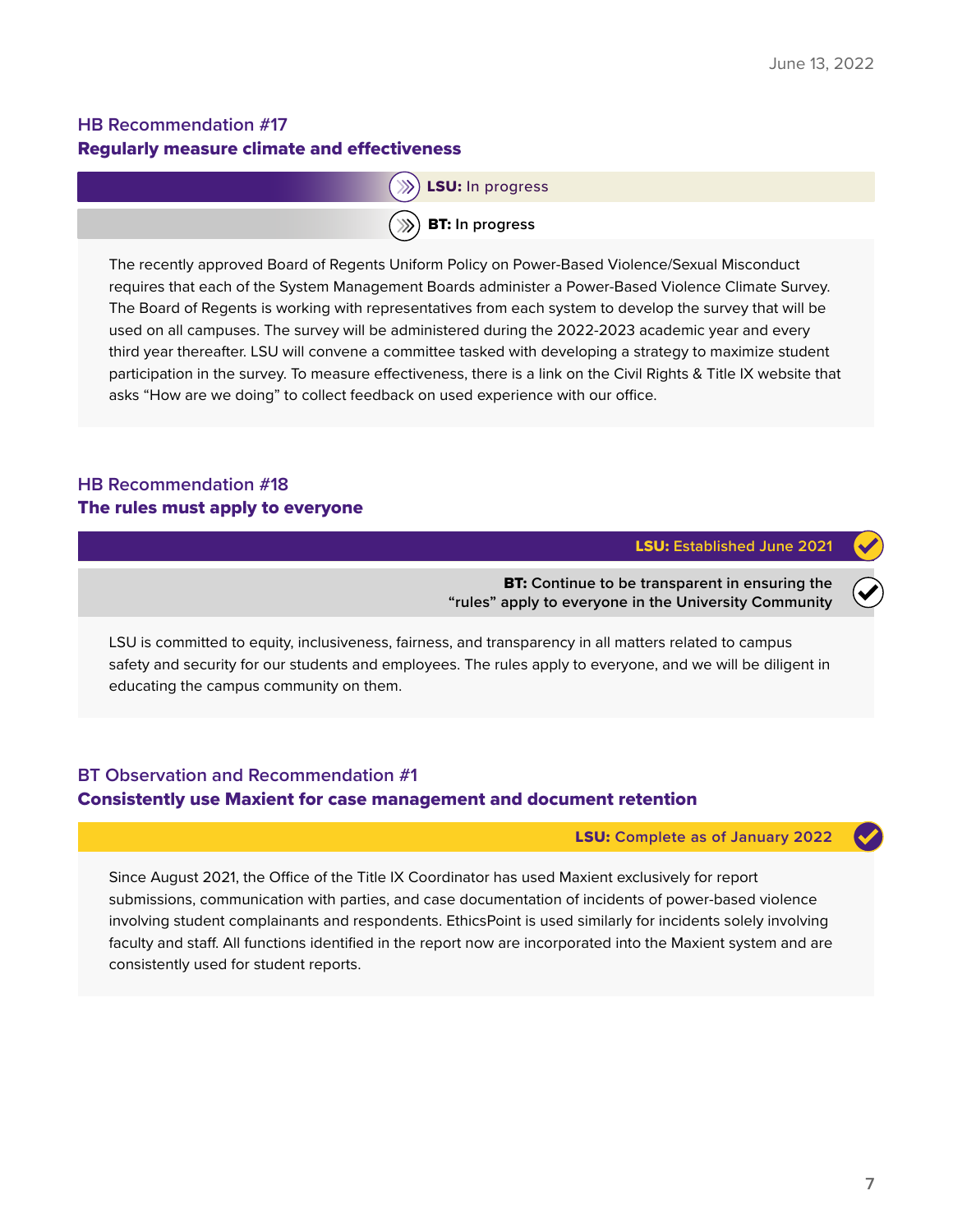## **BT Observation and Recommendation #2:** Assess opportunities to expand the University's Title IX training program

#### $(\mathbb{R})$  LSU: In progress

During the summer of 2021, LSU had a contract with STAR (the nonprofit Sexual Trauma Awareness and Response group) to review My Student Body, LSU's current training required for all incoming undergraduate students before they can complete registration. It is a commercially made product that includes sections on Alcohol, Drugs, and Sexual Violence. While STAR found the training included some important information, they found it outdated, easy to bypass information and complete the course, and lacked information about campus and community resources. Due to the time that this problem was identified, it was too late to create, produce, and distribute a customized product for the start of Fall 2021 semester. To immediately mitigate the shortage of information on reporting, LSU posted on its homepage the relevant information so that it would be easy to locate (**[www.lsu.edu/support](https://www.lsu.edu/support/)**). Awareness of this website is a top priority for communication this spring semester.

The Office of Civil Rights & Title IX will work with Enrollment Management and Student Affairs to produce training and/or materials specifically for Fall 2022 orientation that will provide an overview of sexual assault and sexual misconduct, availability of confidential supporters and supportive measures, methods available to report, overview of options for resolving complaints, and contact information for campus and community resources.

#### **BT Observation and Recommendation #3:** Update PM 73 to explicitly include Federal Title IX Requirements

LSU: **Completed January 2022**

The federal regulations specified by Baker Tilly are followed in practice. Permanent Memorandum 73 (PM 73) has been updated and is in use.

### **BT Observation and Recommendation #4:** Consider opportunities to revise investigative practices to further align with leading practices

LSU: **Completed January 2022**

Due to selection of completed cases in the Baker Tilly audit, cases reviewed preceded the current structure and processes. Since August 2021 best practices for investigations have been implemented and are incorporated in the Maxient milestones such that they are documented. Additionally, all investigators participate in annual training provided at the national level to ensure leading practices are included in our process.